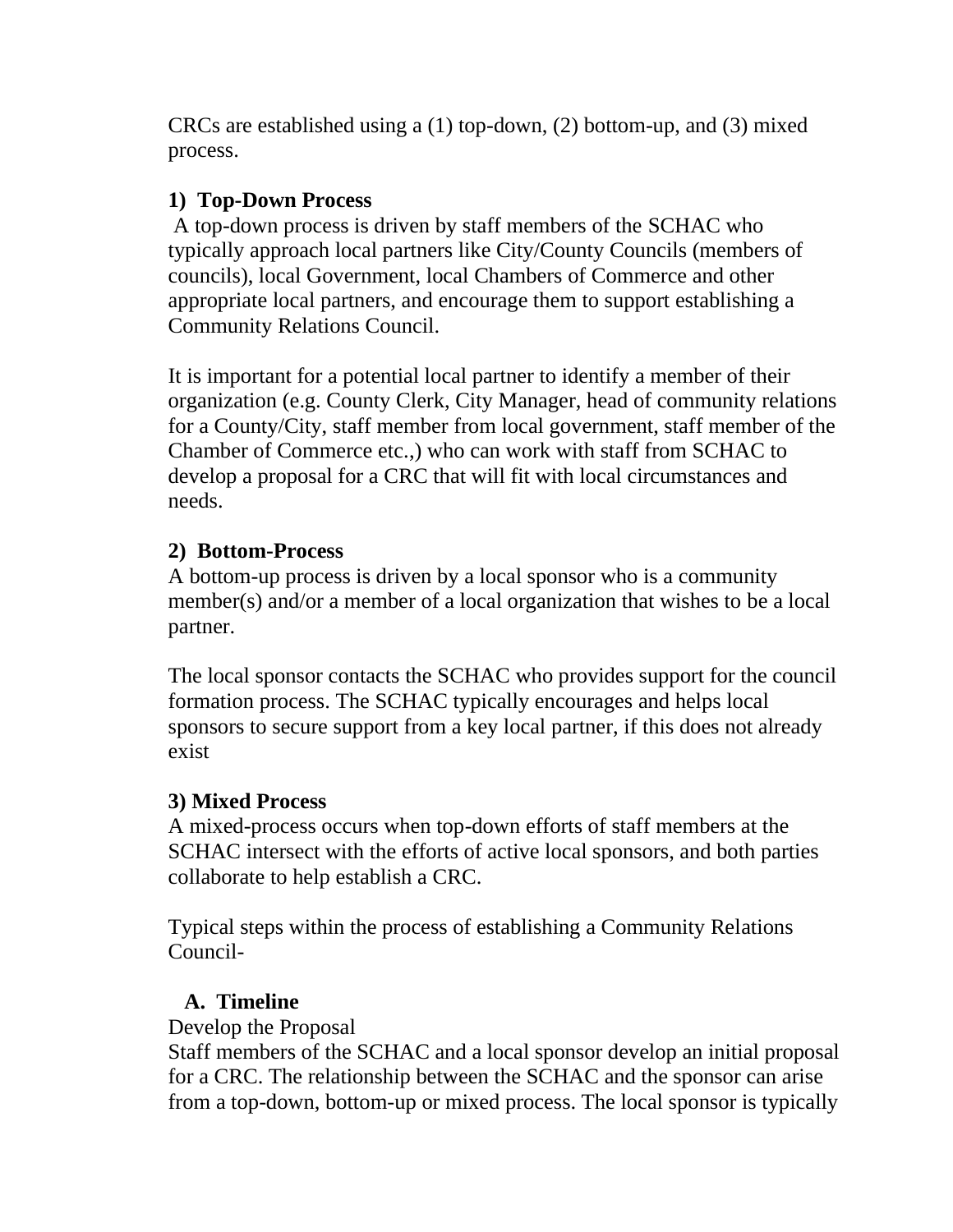a representative of a relevant local organization (e.g. staff member from the County Administrator's office). The local sponsor can also be an individual community member or group of community members who do not represent an official organization but are willing and capable of helping to establish a CRC. The initial proposal typically includes the following:

- a. mission
- b. vision

 c. brief description of the general operating and service provision model (typically selected from the flexible accordion style service provision model offered by the SCHAC)

#### **B. Present and Secure Support for the Proposed Community Relations Council**

Where there is a directly or indirectly involved partner(s), the initial proposal is presented to the local partner for review, revision if necessary, and support. If the local sponsor is an individual community member or group of community members who do not represent an official organization, then an advertised community presentation is suggested (e.g. advertised presentation at the local library, church, school, etc.,). Attendees are asked to provide feedback and support for the formation of a CRC.

### **C. Recruit and Select Council Members**

Staff of the SCHAC work with the local sponsor or person(s) designated by a partner organization to recruit and select diverse and collaborative community members who are capable of making a constructive contribution to the activities of the CRC. Local sponsors and partners are expected to lead the process of identifying and selecting council members, and are encouraged to use the following general selection criteria:

 a. Diverse members in terms of sector, demographics, region and any other characteristic deemed important within the community

b. Diverse members in terms of representing different points of view

 c. Collaborative, willing and capable of providing constructive input into and support for the activities of the council

d. Set Up and Conduct the First Meeting

Staff of the SCHAC support the local sponsor or person(s) designated by a partner organization to set up and conduct the first meeting. The council is considered formally established when the following has been achieved/developed:

1. chair, secretary and treasurer have been identified (a treasurer may not be required)